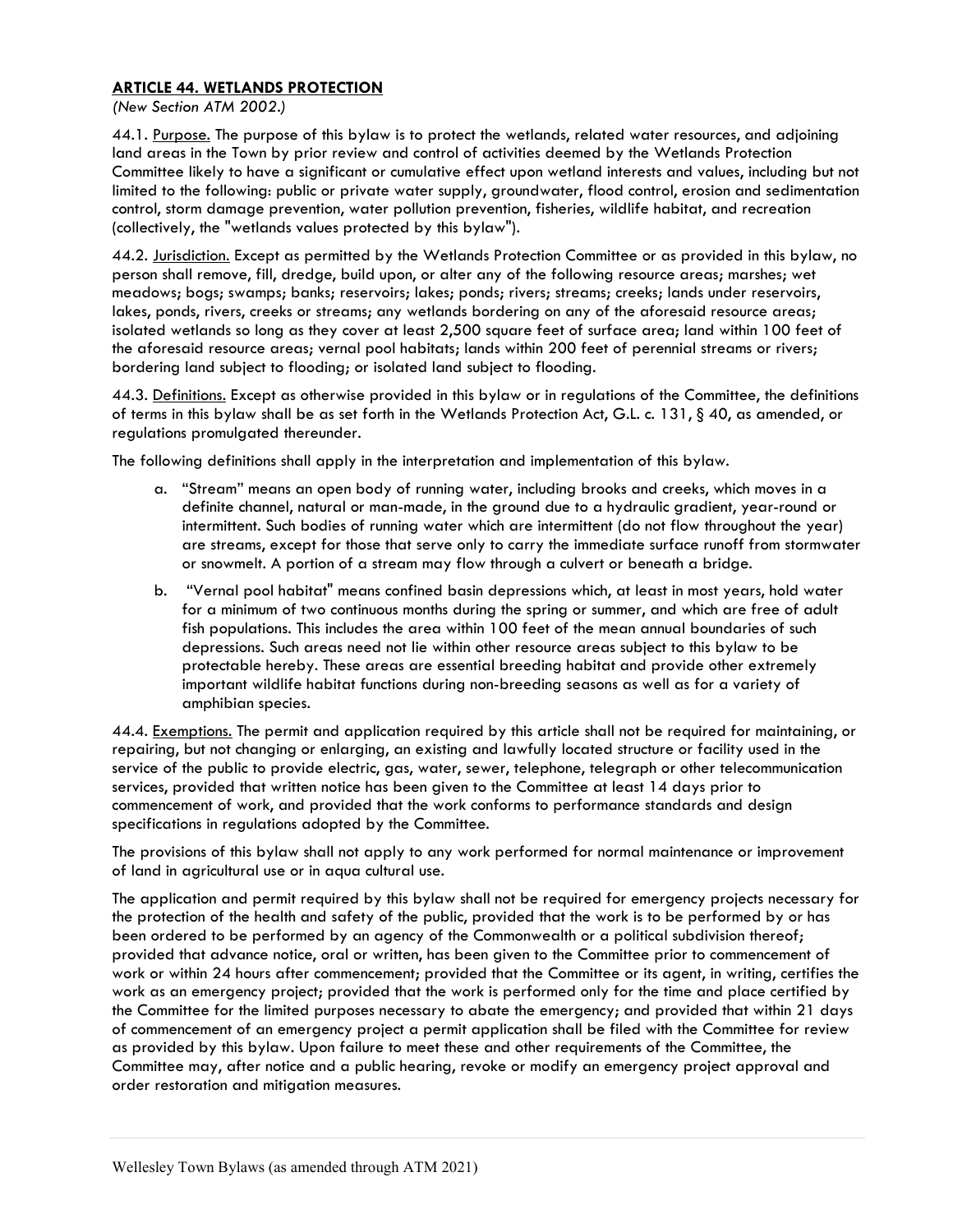Other than stated in this section, the exceptions provided in the Wetlands Protection Act shall not apply under this article.

44.5. Application for Permits and Requests for Determination. Written application shall be filed with the Committee to perform activities regulated by this bylaw affecting resource areas protected by this bylaw. This application shall include such information and plans as are deemed necessary by the Committee to describe proposed activities and their effects on the environment. No activities shall commence without receiving and complying with a permit pursuant to this bylaw.

The Committee shall accept as the application and plans under this bylaw the Notice of Intent and plans filed under the Wetlands Protection Act, G.L. c. 131, § 40, as amended, together with such other information and plans as is required by this bylaw and regulations issued hereunder.

Any person desiring to know whether or not proposed activity or an area is subject to this bylaw may in writing request a determination from the Committee. The Committee shall accept a Request for Determination of Applicability under the Wetlands Protection Act as a request under this bylaw. Such a request for determination shall contain information and plans specified by the regulations of the Committee.

Any person desiring to certify, for purposes of this bylaw, the limits of resource areas on a site may file a request for wetland delineation. This application shall include such information and plans as are deemed necessary by the Committee to describe and define the wetland resource areas. The Committee shall accept a Notice of Resource Area Delineation under the Wetlands Protection Act as a similar request under this bylaw.

At the time of an application request, the applicant shall pay a filing fee specified in regulations of the Committee. This fee is in addition to that required by the Wetlands Protection Act. The Committee, upon written request, may waive the filing fee for an application or request filed by a government agency.

The Committee may, at the expense of the applicant, retain an independent consultant for the purpose of providing the Committee with the data, analysis, or other information deemed by the Committee to be reasonably necessary or appropriate to assist the Committee in reviewing the application or rendering its decision, in conformity with the provisions of G.L. c. 44.

44.6. Notice of Hearings. When appropriate, the Committee may combine its hearing under this bylaw with the hearing conducted under the Wetlands Protection Act, G.L. c. 131, § 40, as amended.

Any person filing an application with the Committee for a permit or for resource area delineation certification at the same time shall give written notice thereof, by certified mail (return receipt requested) or hand delivery, to all abutters at their mailing addresses shown on the most recent applicable tax list of the assessors, including owners of land directly opposite on any public or private street or way, and abutters to the abutters within 300 feet of the site of the project or wetland, including any in another municipality or across a body of water. The notice to abutters shall enclose a copy of the application or request, with plans, or shall state where copies may be examined and obtained by abutters. When a person requesting a determination is other than the owner, the notice of the hearing shall be sent by the Committee to the owner as well as to the person making the request.

The Committee shall conduct a public hearing on any application or request for determination, with written notice given at the expense of the applicant, at least five working days prior to the hearing, in a newspaper of general circulation in the Town.

The Committee shall commence the public hearing within 21 days from the receipt of a completed application or request for determination unless an extension is authorized in writing by the applicant. The hearing under the bylaw may be continued in the same manner and conditions as under the Wetlands Protection Act and regulations. (Amended ATM 2018.)

The Committee shall issue its permit, its denial of a permit, or its determination in writing within 21 days of the close of the public hearing thereon unless an extension is authorized in writing by the applicant.

44.7. Permits, Determinations, and Conditions. If the Committee after a public hearing determines that the activities which are the subject of the application are likely to have a significant or cumulative effect upon the wetland values protected by this bylaw, the Committee shall issue or deny a permit for the activities requested. If it issues a permit, the Committee shall impose conditions which the Committee deems necessary or desirable to protect those values, and all activities shall be done in accordance with those conditions.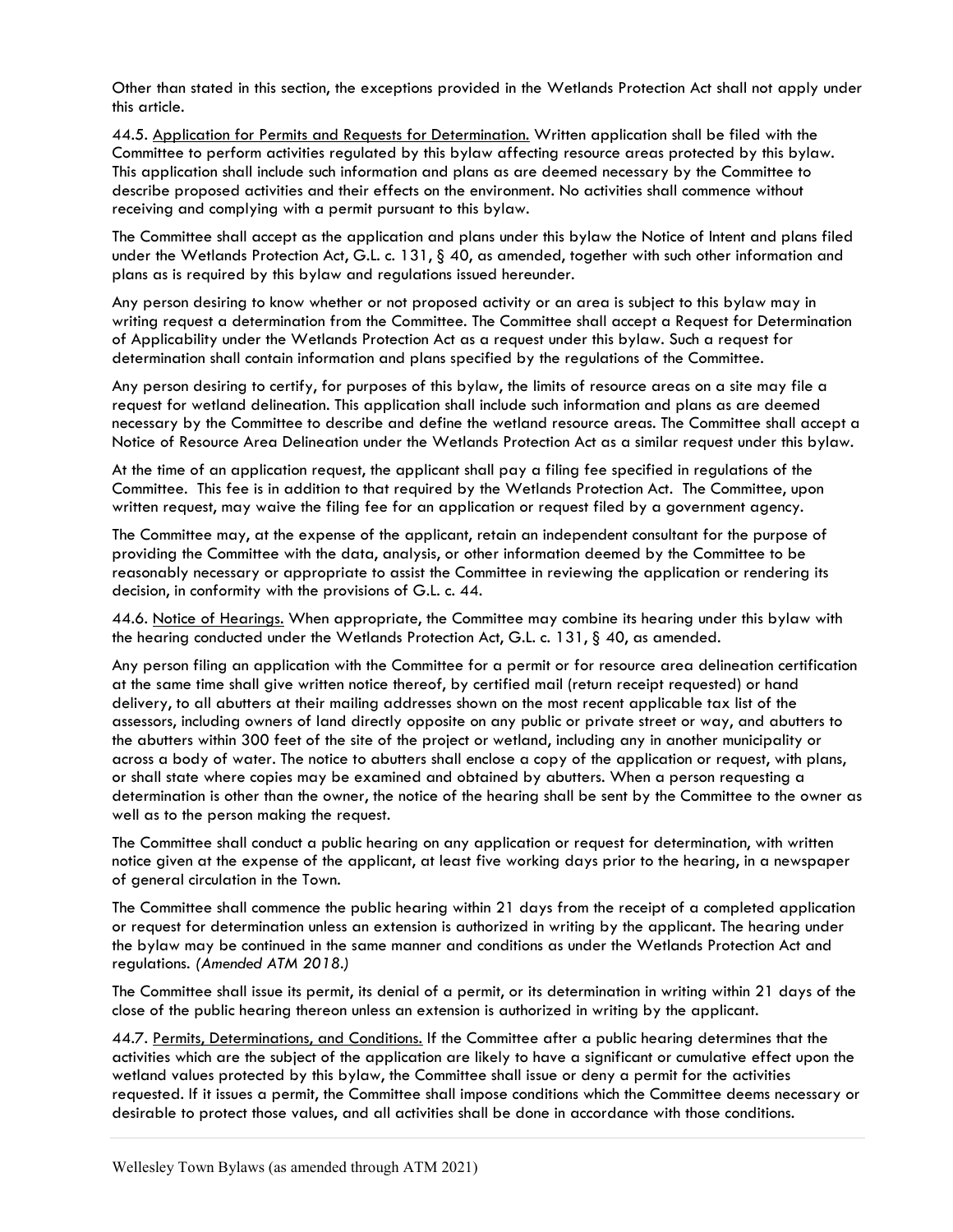The Committee is empowered to deny a permit for failure to meet the requirements of this bylaw; for failure to submit necessary information and plans requested by the Committee; for failure to meet the performance standards and other requirements in this bylaw and the regulations issued hereunder, for failure to avoid or prevent unacceptable significant or cumulative effects upon the wetland values protected by this bylaw, and where no conditions are adequate to protect those values.

A permit shall expire three years from the date of issuance. The Committee may extend a permit for one or more periods of up to three years each, upon written request made at least 30 days prior to the expiration of the permit.

For good cause the Committee may revoke or modify a permit issued under this bylaw.

The Committee in an appropriate case may combine the permit or other action on an application issued under this bylaw with the Order of Conditions issued under the Wetlands Protection Act.

No work proposed in any application shall be undertaken until the permit issued by the Committee with respect to such work has been recorded in the Norfolk Registry of Deeds or, if the land affected thereby be registered land, in the registry section of the land court for the Norfolk district, and until the holder of the permit certifies in writing to the Committee that the permit has been so recorded.

44.8. Regulations. After public notice and public hearing, the Committee shall promulgate rules and regulations to affect the purposes of this bylaw. Failure by the Committee to promulgate such rules and regulations or a legal declaration of their invalidity by a court of law shall not act to suspend or invalidate the effect of this bylaw.

At a minimum, these regulations when promulgated shall define key terms in this bylaw not inconsistent with this bylaw.

44.9. Security. As a part of a permit issued under this bylaw, in addition to any security required by any other municipal or state board, agency or official, the Committee may require that the performance and observance of the conditions imposed hereunder be secured wholly or in part by one or more of the methods described below:

By a proper bond or deposit of money or negotiable securities or other undertaking of financial responsibility sufficient in the opinion of the Committee, to be released in whole or in part upon issuance of a Certificate of Compliance for work performed pursuant to the permit;

By a covenant enforceable in a court of law, executed and duly recorded by the owner of record, running with the land to the benefit of the municipality whereby the permit conditions shall be performed and observed before any lot may be conveyed other than by mortgage deed. This method shall be used only with the consent of the applicant.

44.10. Enforcement. No person shall remove, fill, dredge, build upon, degrade, or otherwise alter resource areas protected by this bylaw, or cause, suffer, or allow such activity, or leave in place unauthorized fill, or otherwise fail to restore illegally altered land to its original condition, or fail to comply with a permit or an enforcement order issued pursuant to this bylaw.

The Committee shall have authority to enforce this bylaw, its regulations, and permits issued thereunder by violation notices, enforcement orders, and civil and criminal court actions.

Upon request of the Committee, Town Counsel shall take legal action for enforcement under civil law. Upon request of the Committee, the Chief of Police and/or Town Counsel shall take legal action for enforcement under criminal law.

Municipal boards and officers, including any police officer or other officer having police powers, shall have authority to assist the Committee in enforcement.

Whoever violates any provision of this bylaw, regulations hereunder, or permits issued hereunder, shall be punished by a fine of not more than \$300. Each day or portion thereof during which a violation continues shall constitute a separate offense, and each provision of the bylaw, regulations, or permit violated shall constitute a separate offense.